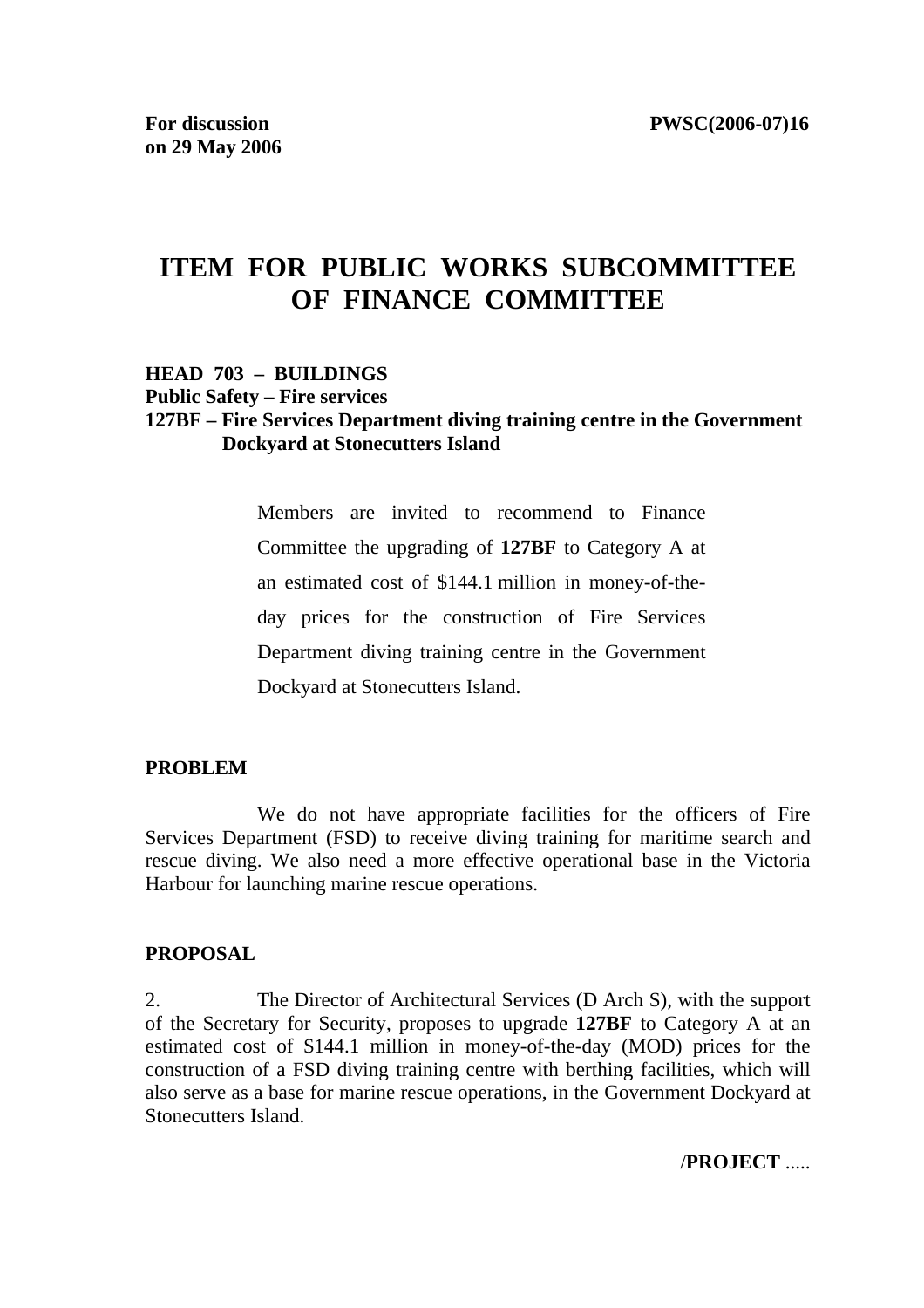1

appliances/ambulances.

## **PROJECT SCOPE AND NATURE**

3. The project comprises the construction of a four-storey building on a site at the northwest corner of the Government Dockyard at Stonecutters Island. The construction floor area (CFA) of the project is about 5 550 square metres. The scope of the project comprises the construction of –

- (a) training facilities for diving training including a diving training pool<sup>1</sup>, a lecture room/classroom, a workshop and demonstration room, a diving chamber room with a deep dive simulator  $2$  and a two-compartment decompression chamber<sup>3</sup>, a rapid pool<sup>4</sup>, a welding tank<sup>5</sup>, an overhead rail and helicopter winch simulator with electric fans<sup>6</sup> and a wave generator<sup>7</sup>;
- (b) supporting facilities for diving training including a first aid room, and tanks and tank rooms;
- (c) berthing facilities for the marine rescue operational base including a crane, a new jetty formed by a pontoon and a mooring dolphin and a floating jetty formed by extension of the existing boat hoist jetty for berthing of a diving support vessel and diving support speedboats;
- (d) supporting facilities for the marine rescue operational base  $including$  a drill yard<sup>8</sup>, an appliance room, dormitories, a recreation room cum canteen with pantry, a kitchen and kitchen store, and a rescue command and control room; and

 $/(e)$  .....

The diving training pool is of dimensions 25 metre (m) (length)  $x$  11 m (width)  $x$  8 m (depth). 2 The deep dive simulator is a wet chamber used for simulating deep sea diving conditions. <sup>3</sup> The two-compartment decompression chamber is used for aptitude test of diving trainees, and treatment of decompression illness stricken divers. 4 The rapid pool of dimensions 15 m (length) x 5 m (width) x 2.5 m (depth) is used for simulating conditions of whirling and rapid currents for swift water rescue training. 5 The welding tank is used for training divers in operating underwater thermal cutting and welding tools. 6 The overhead rail and helicopter winch simulator with electric fans is used for simulating helicopter winching operation under imitating downwash from a helicopter. 7 The wave generator will be placed in the pool to create big wave. 8 The drill yard is used for parade and operational exercise/drills and for parking of reinforcing fire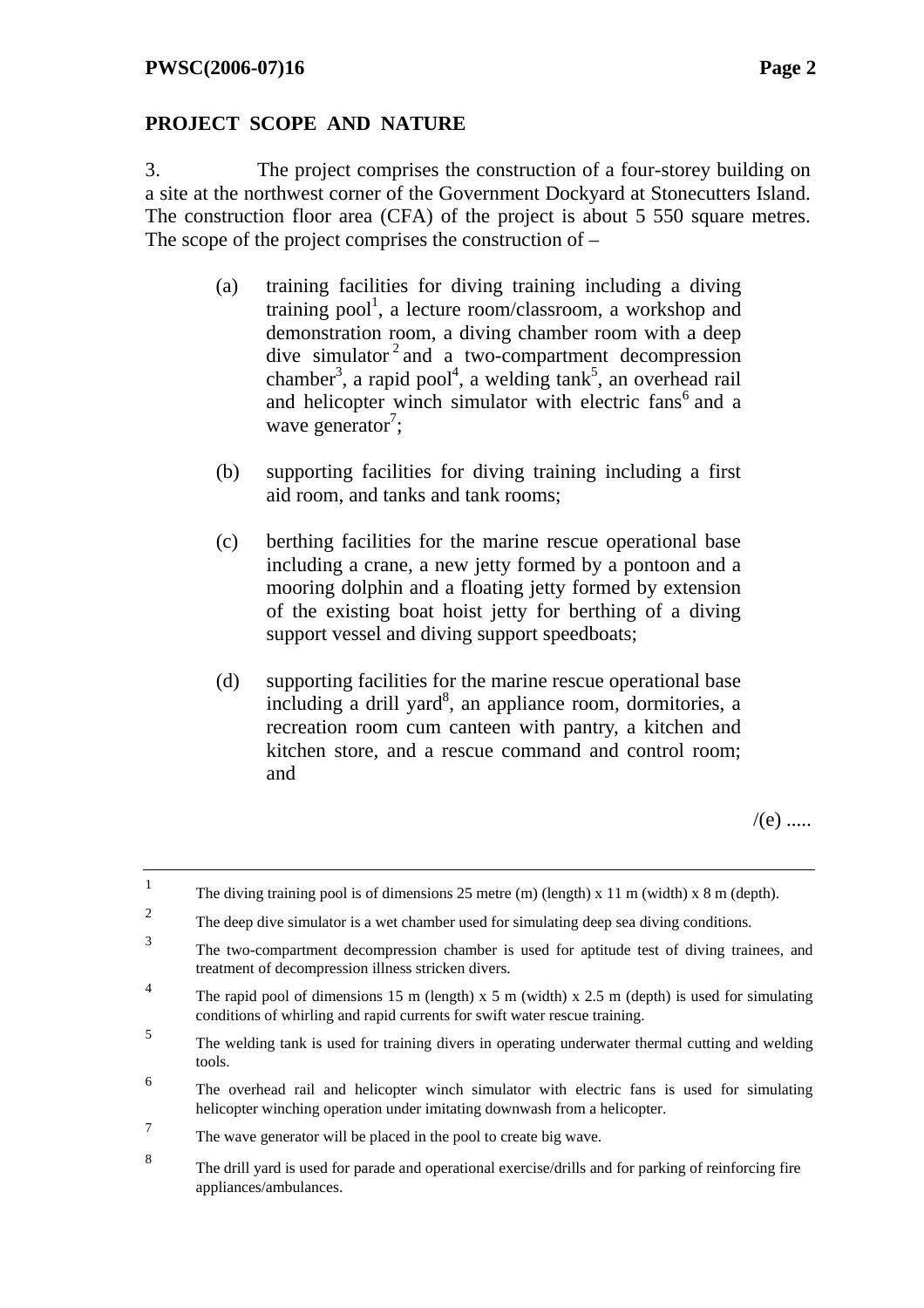(e) supporting facilities for both diving training and the marine rescue operational base including locker and changing rooms, an infirmary, pump rooms, a fire control room, emergency generator rooms, plant rooms, stores, offices, a diving equipment/uniform drying room, two dangerous goods stores, a lift, toilets and ablutions.

A site plan is at Enclosure 1 and a perspective drawing of the centre is at Enclosure 2. We plan to start the construction works in December 2006 for completion in March 2009.

## **JUSTIFICATION**

——— ———

### **Diving Training Centre**

4. There is a need for FSD's divers to be adequately and appropriately trained to ensure both the efficiency and safety in performing their diving duties. In Hong Kong, maritime and underwater rescue operations are inherently dangerous. Normally, visibility in waters is low due to heavy silt loading which blocks off the sunlight. Rescue operations in typhoon shelters, cargo handling basins and waste water treatment plant are in particular dangerous because in addition to the extremely low visibility, the water can be full of biological and chemical pollutants which impose risk to divers if there is no proper training and protection. The rough sea environment and heavy marine traffic in Hong Kong waters further impose danger on divers.

5. To cope with the challenging work, all FSD's divers must complete two courses, namely an initial diving course and an advanced diving course before they can be deployed as a rescue diver. They should acquire special diving rescue skills, such as decompression, underwater thermal cutting, light salvage and application of underwater rescue tools so as to become a professional diver. Moreover, they are required to undergo regular training to maintain their competency.

6. Training for diving rescue operations is itself inherently risky. To reduce such risk, trainees should learn the basic skills, and undergo drills and exercises in controlled environments. They should have acquired the necessary techniques and sufficient experience before being trained in the open sea to gain practical experience. Due to the lack of suitable training facilities in Hong Kong, the present arrangements for training FSD's divers are far from satisfactory. In

/respect .....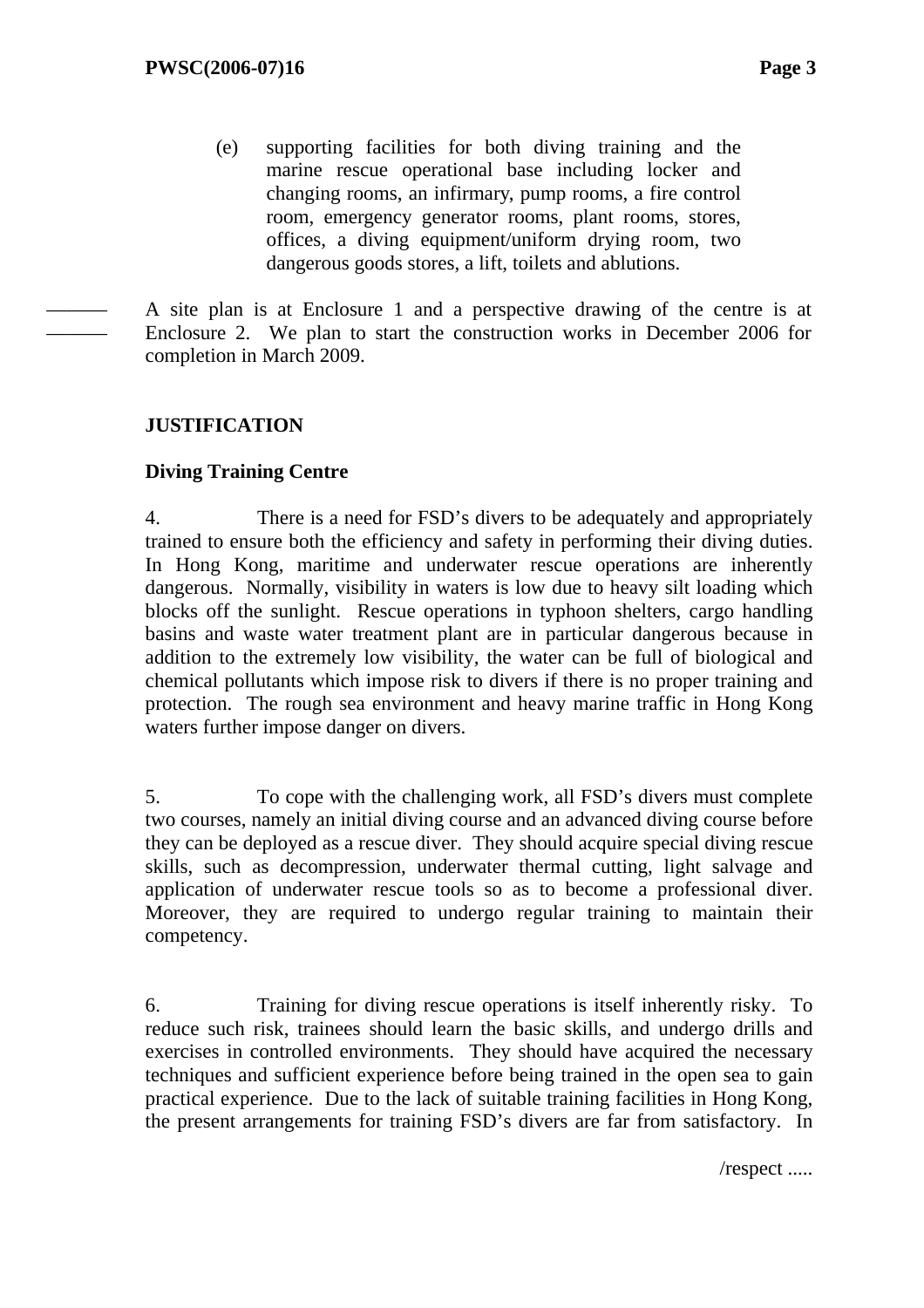respect of the initial training course, divers are trained to perform diving rescue operations at a depth of up to 20 metres. On completion of the advanced training course, divers are capable of performing diving rescue operations at a depth of up to 42 metres. Hong Kong does not have any swimming pool deep enough for the diving training. With the exception of the beginning of the initial course which must be conducted in a swimming pool for safety reasons, FSD always has to conduct initial and advanced diving training in the open sea. The unfavourable sea conditions in Hong Kong are undesirable for diving training, particularly for initial training. The rough sea environment and the heavy marine traffic adversely affect the teaching of diving and rescue techniques, and impose danger on the diving trainees. The limited underwater visibility also makes it difficult for instructors to observe and monitor the trainees' performance. In addition, FSD's fireboats usually have to sail for more than an hour to reach suitable sites in the open sea for divers to receive initial and advanced diving training. Training sessions are often interrupted or even cancelled when the fireboats have to respond to emergencies or when the weather is inclement. The proposed diving training centre will enable diving training, including training for divers to cope with rough sea condition with big waves, whirling and rapid currents, diving at deep sea, etc. to be safely and efficiently conducted under controlled environments.

7. Hong Kong does not have the training facilities for conducting training courses on the special diving rescue skills mentioned in paragraph 5 above, and FSD has to rely on overseas training to provide such training to its divers. Due to financial and manpower constraints, only a few divers have received such overseas diving training. With the training facilities of the proposed centre, all divers can readily acquire the special diving rescue skills in Hong Kong. This will not only enhance the overall capability of divers in performing rescue operations, but also provide much needed flexibility in the deployment of divers for responding to such operations.

8. Apart from FSD, other Government departments also have diving training needs but do not have any similar training facilities . FSD has assisted the Hong Kong Police Force and the Customs and Excise Department in training their divers. The proposed diving training centre can therefore provide better training facilities for other departments to meet their training needs.

## **A Base for Marine Rescue Operations**

9. The proposed diving training centre with berthing facilities will also serve as a base for marine rescue operations. Statistics of the past four years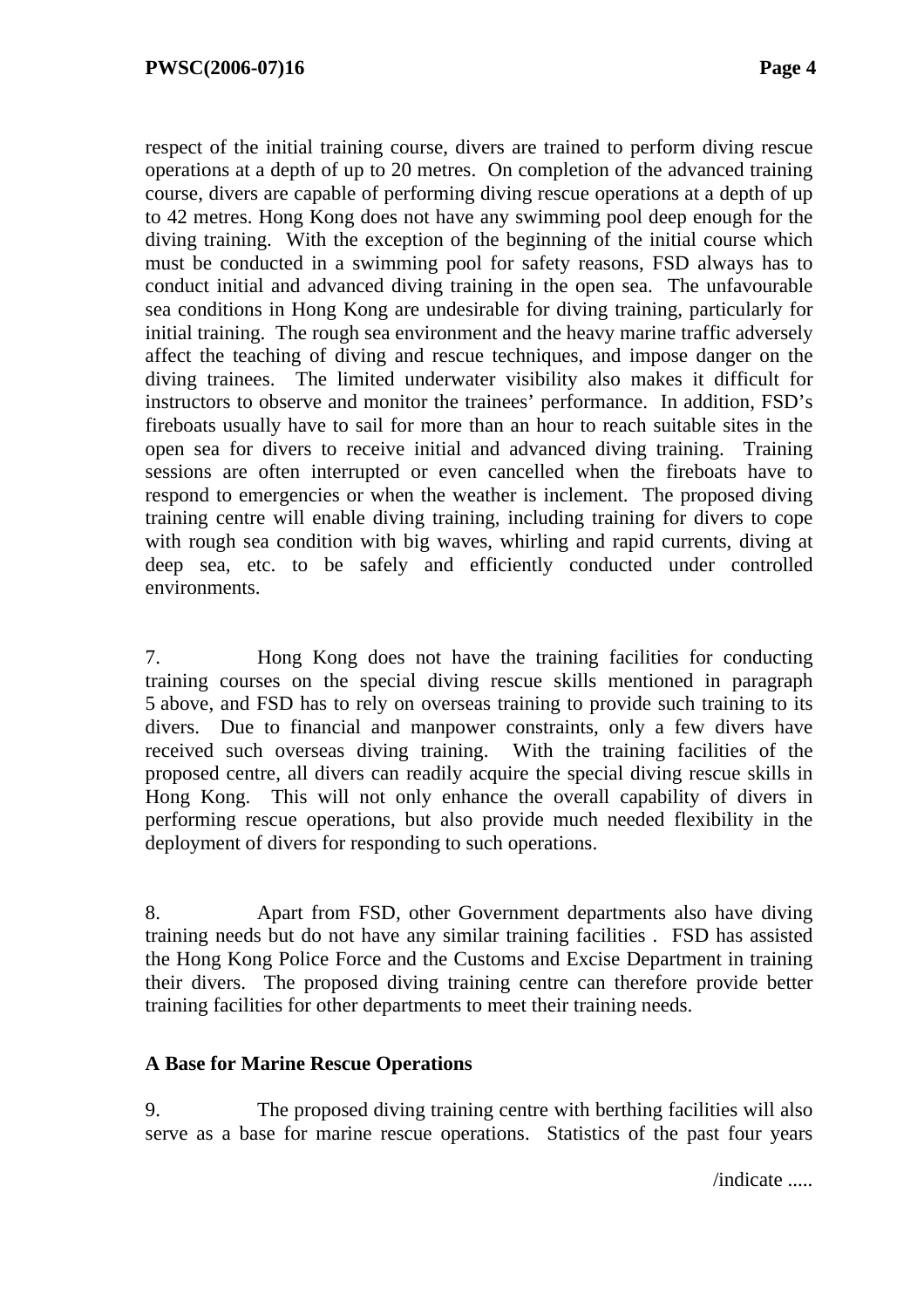(d) .....

indicate that about 50% of the marine incidents in local waters occurred in the Victoria Harbour. The Government Dockyard at Stonecutters Island is centrally located in Hong Kong waters and right next to the major fairways. There are also existing facilities for refuelling, boat hoisting and landing within the Government Dockyard. To take advantage of the strategic location and the existing facilities of the Government Dockyard, we plan to provide permanent accommodation for a diving tender, a diving support vessel and two speedboats, which are temporarily accommodated at Tsim Sha Tsui Fire Station, Tung Lo Wan Fireboat Station and Eastern Sea Rescue Berth of Chek Lap Kok Airport respectively. By consolidating the above rescue resources at the proposed marine rescue operational base, some 10 minutes will be saved for divers to respond to marine incidents occurring at the heart of the Harbour. Moreover, the Diving Unit head office currently at Tsim Sha Tsui Fire Station will also be re-provisioned to the proposed training centre to closely monitor diving training programmes at the centre and to provide support to diving operations.

10. Besides, with the commissioning of the proposed diving training centre, divers will still need to undergo training in the open sea to gain practical experience. To achieve efficiency in conveying divers to undergo such training the proposed berthing facilities will also facilitate divers to board the diving vessels there for travelling to suitable sites in the open sea for training, without the need to travel to other fireboat stations to board the vessels.

### **FINANCIAL IMPLICATIONS**

11. We estimate the capital cost of the project to be \$144.1 million in MOD prices (see paragraph 12 below), made up as follows –

|                               | \$ million |     |
|-------------------------------|------------|-----|
| Site works<br>(a)             | 0.8        |     |
| (b) Marine works <sup>9</sup> | 8.4        |     |
| Piling<br>(c)                 | 14.5       |     |
|                               |            | (d) |

<sup>&</sup>lt;sup>9</sup> The works include demolition of one existing boat hoist jetty, extension of the remaining boat hoist jetty to form a larger floating jetty, and construction of a new jetty making up by a mooring dolphin and a new pontoon.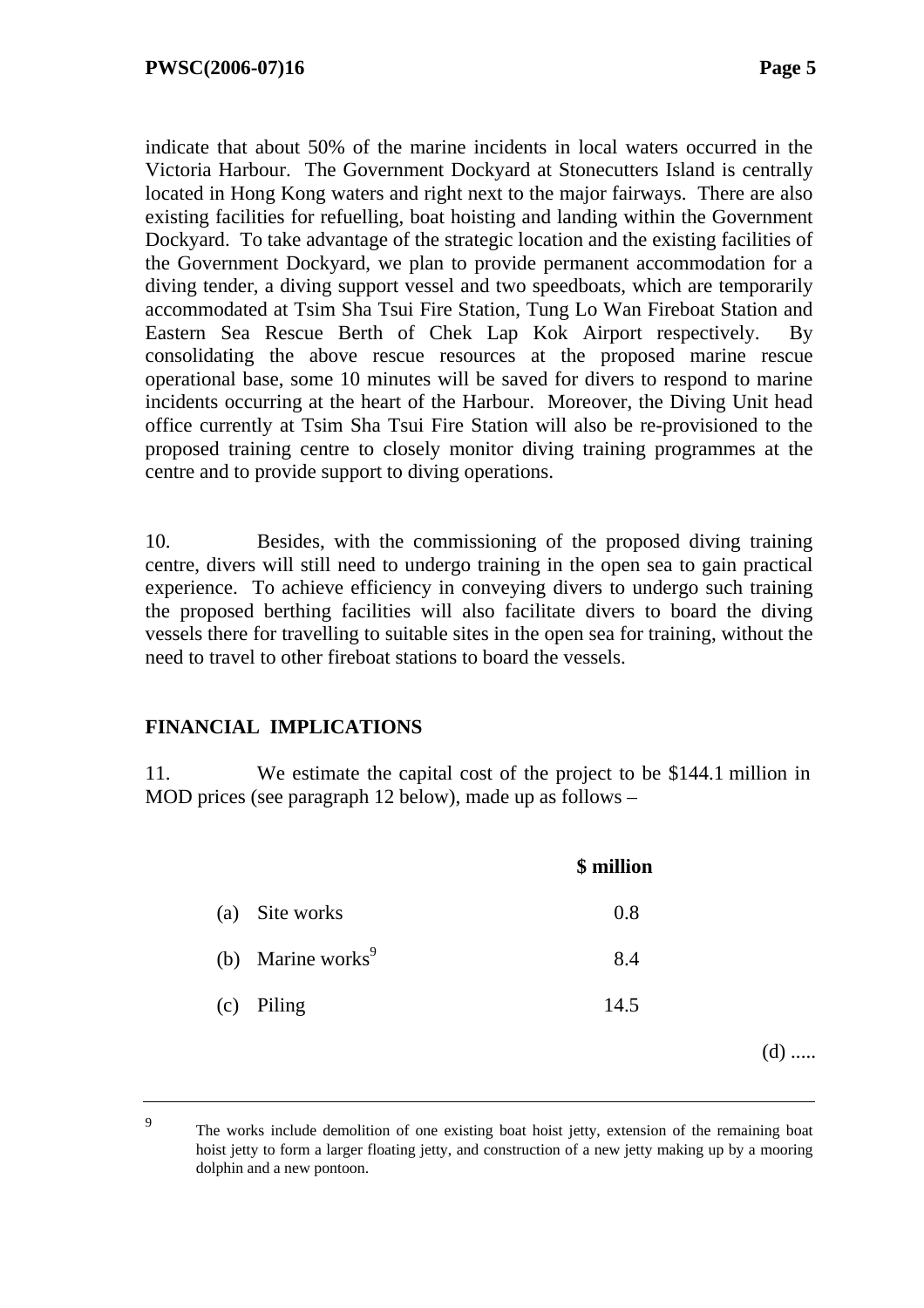———

#### **\$ million**

| (d) | <b>Building</b>                                            | 50.1  |                               |
|-----|------------------------------------------------------------|-------|-------------------------------|
| (e) | <b>Building services</b>                                   | 19.4  |                               |
| (f) | Drainage works                                             | 0.6   |                               |
| (g) | <b>External works</b>                                      | 8.1   |                               |
| (h) | Specialised diving training<br>installations <sup>10</sup> | 6.9   |                               |
| (i) | Furniture and equipment <sup>11</sup>                      | 17.5  |                               |
| (j) | Consultants' fees for contract<br>administration           | 2.4   |                               |
| (k) | Contingencies                                              | 9.0   |                               |
|     | Sub-total                                                  | 137.7 | (in September<br>2005 prices) |
| (1) | Provisions for price adjustment                            | 6.4   |                               |
|     | Total                                                      | 144.1 | (in MOD prices)               |
|     |                                                            |       |                               |

D Arch S proposes to engage consultants to undertake contract administration for the project. A breakdown of the estimate for consultants' fees by man-months is at Enclosure 3. The CFA of  $127BF$  is about 5 550 m<sup>2</sup>. The estimated construction unit cost, represented by the building and building services costs, is \$12,523 per  $m^2$  of CFA in September 2005 prices. We consider this unit cost reasonable by reference to other comparable projects undertaken by the Government, taking into account the specialist nature of the proposed diving centre.

/12. .....

<sup>10</sup> The specialised diving training installations include building integrated electrical and mechanical installations such as an overhead rail, electric fans, rapid current making devices and a welding tank for diving training.

<sup>11</sup> The estimated cost of furniture and equipment is based on an indicative list of items required for the diving training centre including telephone system, public address/call-out system, medical equipment for infirmary, standard furniture and equipment, closed-circuit surveillance system, high pressure compressor system, a two-compartment chamber, a deep dive simulator, a helicopter winch simulator, a five-tonne crane, a wave ball and jetfloat units.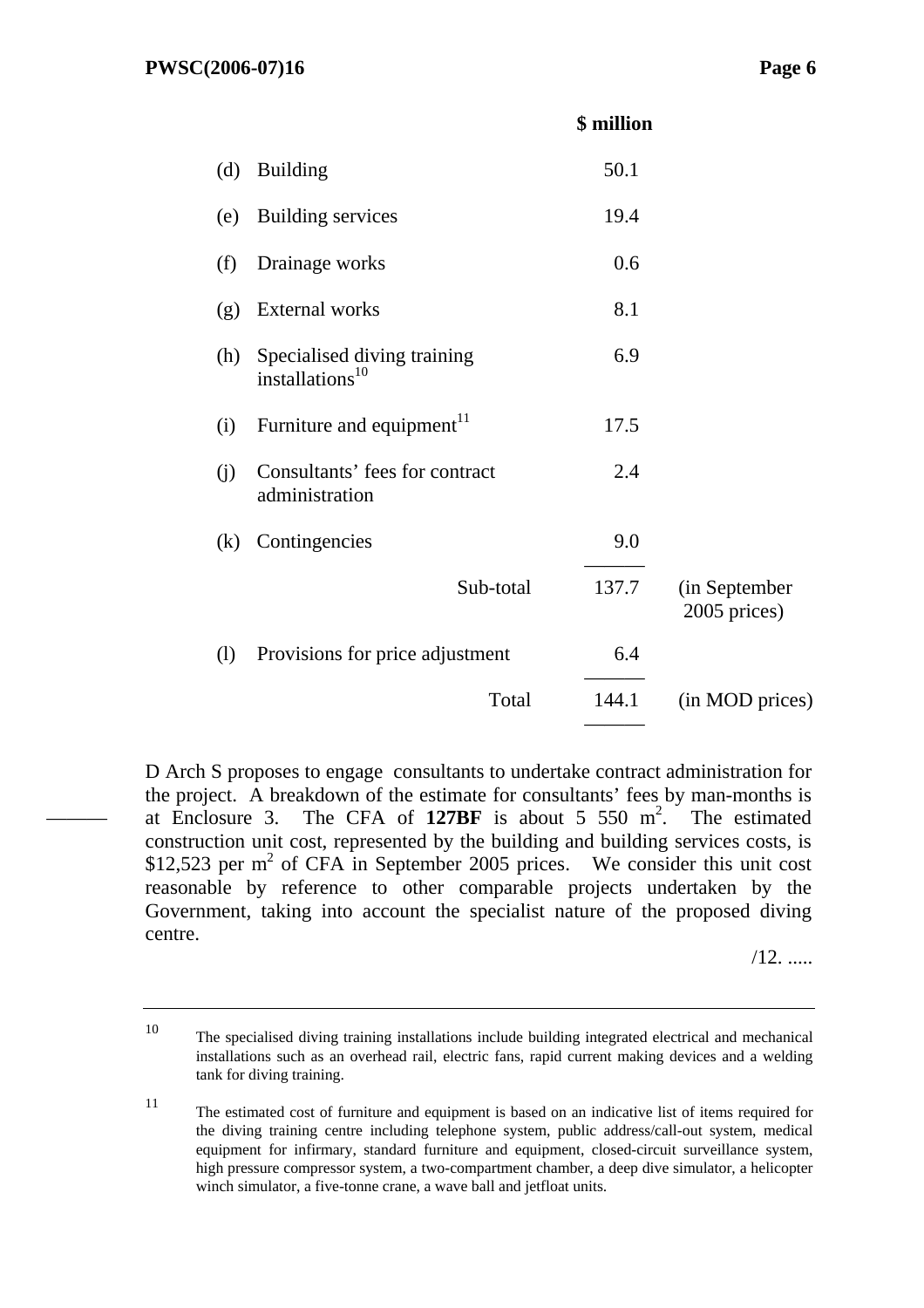| Year        | \$ million<br>(Sept 2005) | <b>Price</b><br>adjustment<br>factor | \$ million<br>(MOD) |
|-------------|---------------------------|--------------------------------------|---------------------|
| $2006 - 07$ | 4.0                       | 1.01500                              | 4.1                 |
| $2007 - 08$ | 30.0                      | 1.03023                              | 30.9                |
| $2008 - 09$ | 70.0                      | 1.04568                              | 73.2                |
| $2009 - 10$ | 23.0                      | 1.06136                              | 24.4                |
| $2010 - 11$ | 10.7                      | 1.07728                              | 11.5                |
|             | 137.7                     |                                      | 144.1               |

12. Subject to approval, we will phase the expenditure as follows –

13. We have derived the MOD estimates on the basis of the Government's latest forecast of trend rate of change in the prices of public sector building and construction output for the period 2006 to 2011. We intend to award the contract on a lump-sum basis because we can clearly define the scope of the works in advance. The contract will not provide for price adjustment because the contract period will not exceed 21 months.

14. We estimate the annual recurrent expenditure of the project to be about \$3.7 million.

## **PUBLIC CONSULTATION**

15. We consulted the Community Affairs Committee of the Sham Shui Po District Council on our proposal in January 1999 and June 2002. The Committee members have no objection to the proposal.

16. In respect of the provision of berthing facilities at the diving training centre, we consulted the Environment and Food Committee of the Sham Shui Po District Council in March 2005. The Committee members raised no

/objection .....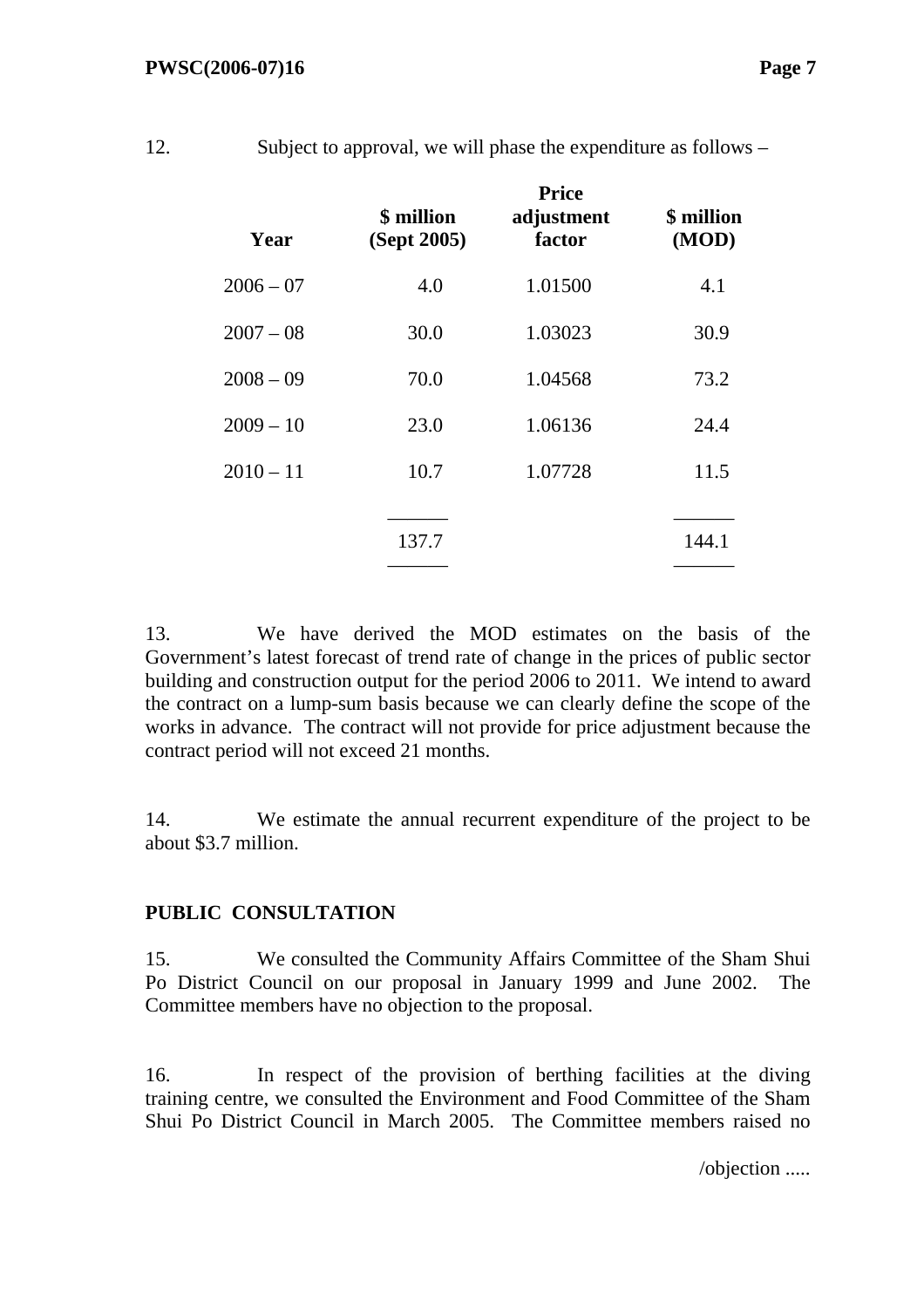objection to the provision of berthing facilities and offered their support to the project. The proposed berthing facilities are gazetted under the Foreshore and Sea-bed (Reclamations) Ordinance (Cap. 127) on 6 and 13 January 2006. No objection to the proposal was received.

17. We consulted the Legislative Council Panel on Security on the proposal on 2 May 2006. At the meeting, Members raised questions on the breakdown of the types of diving operations, the working conditions of FSD's divers after training, the expected utilisation of the proposed diving training centre, the justification for the proposed canteen facilities, and the cost of sending FSD's divers abroad to receive diving training. We addressed these questions during the meeting and through a written reply on 18 May 2006.

## **ENVIRONMENTAL IMPLICATIONS**

18. The project is not a designated project under the Environmental Impact Assessment (EIA) Ordinance (Cap. 499). We completed a Preliminary Environmental Review (PER) for this project in February 1998. The PER concluded that the project would have no long term environmental impact. The Director of Environmental Protection vetted the PER and agreed that an Environmental Impact Assessment would not be necessary.

19. During construction, we will control noise, dust and site run-off nuisances to within established standards and guidelines through the implementation of mitigation measures in the relevant contracts. These include the use of silencers, mufflers, acoustic lining or shields for noisy construction activities, frequent cleaning and watering of the site, and the provision of wheelwashing facilities.

20. At the planning stage, we have considered measures to reduce the generation of construction and demolition (C&D) materials. We will encourage the contractor to maximise the use of recycled or recyclable C&D materials, as well as the use of non-timber formwork to further minimise the generation of construction waste. We will use suitable excavated materials for filling within the site or in other suitable construction sites as far as possible, in order to minimise the disposal of C&D materials to public fill reception facilities. In addition, we will require the contractor to use metal hoardings and signboards so that these materials can be recycled or reused in other projects.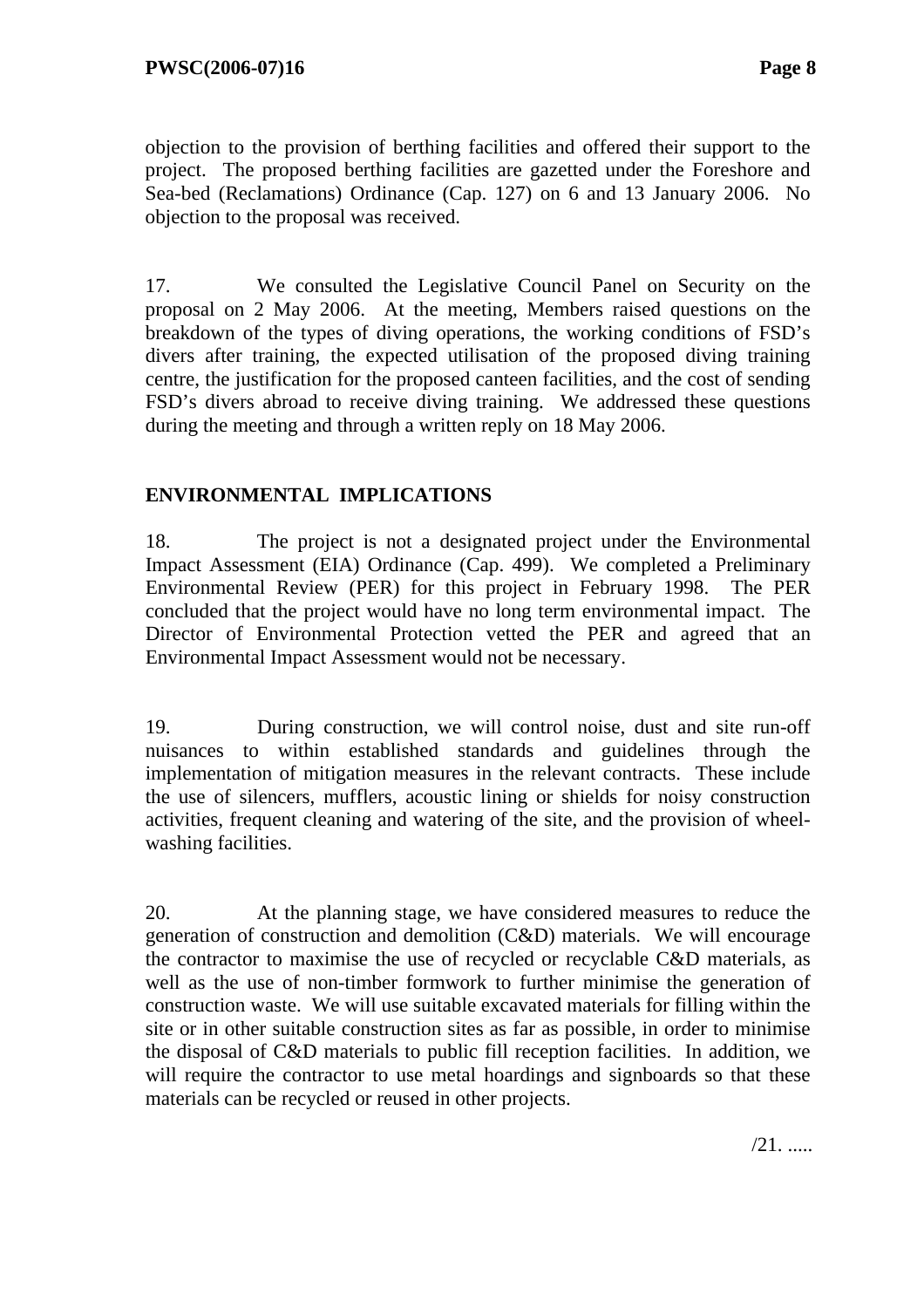21. We will also require the contractor to submit a waste management plan (WMP) for approval. The WMP will include appropriate mitigation measures to avoid, reduce, reuse and recycle C&D materials. We will ensure that the day-to-day operations on site comply with the approved WMP. We will control the disposal of public fill, C&D materials and C&D waste to public fill reception facilities<sup>12</sup>, sorting facilities<sup>12</sup> and landfills respectively through a tripticket system. We will require the contractor to separate public fill from C&D waste for disposal at appropriate facilities. We will record the disposal, reuse and recycling of C&D materials for monitoring purposes.

22. We estimate that the project will generate about 7 000 tonnes of C&D materials. Of these, we will reuse about 3 800 tonnes (54.3%) on site, deliver 2 600 tonnes (37.1%) to public fill reception facilities for subsequent reuse, and 100 tonnes (1.4%) to sorting facilities in order to retrieve the inert portion for reuse as public fill. In addition, we will dispose of 500 tonnes (7.2%) at landfills. The total cost for accommodating C&D materials at public fill reception facilities and landfill sites, together with the cost for handling the materials at sorting facilities is estimated to be \$142,700 for this project (based on an unit cost of \$27/tonne for disposal at public fill reception facilities, \$100/tonne at sorting facilities and \$125/tonne13 at landfills).

## **LAND ACQUISITION**

23. The project does not require any land acquisition.

## **BACKGROUND INFORMATION**

24. We upgraded **127BF** to Category B in May 2005*.* 

/25. .....

<sup>12</sup> Sorting facilities and public fill reception facilities are specified in Schedule 3 and Schedule 4 respectively of the Waste Disposal (Charges for Disposal of Construction Waste) Regulations. Disposal of public fill in public fill reception facilities requires a licence issued by the Director of Civil Engineering and Development.

<sup>13</sup> This estimate has taken into account the cost for developing, operating and restoring the landfills after they are filled and the aftercare required. It does not include the land opportunity cost for existing landfill sites (which is estimated at  $$90/m^3$ ), nor the cost to provide new landfills (which is likely to be more expensive) when the existing ones are filled.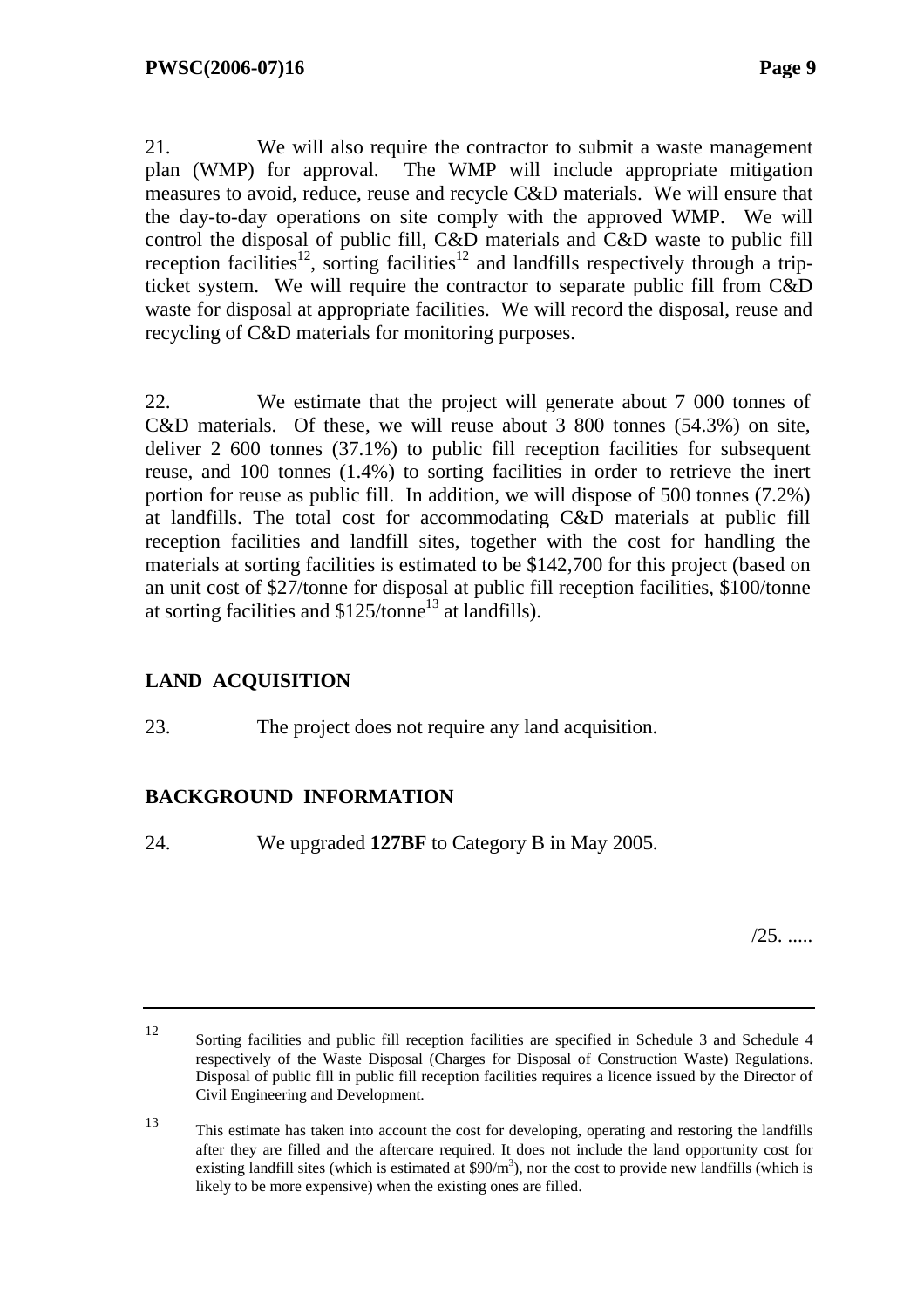25. We engaged consultants to carry out a project planning and feasibility study and a PER in September 1997 and employed contractors to carry out a topographical survey and site investigations in December 2000 and June 2001 respectively at a total cost of \$1.4 million. We also engaged an architectural consultant and a quantity surveying consultant to undertake the detailed design and preparation of tender document at a total cost of \$4.3 million. We charged these to block allocation **Subhead 3100GX** "Project feasibility studies, minor investigations and consultants' fees for items in Category D of the Public Works Programme". The consultant and the contractors have completed the PER, site investigation and topographical survey respectively. The architectural and quantity surveying consultants have completed the detailed design and tender document.

26. The proposed works will not involve any tree removal or planting proposal.

27. We estimate that the proposed works will create about 106 jobs (95 for labourers and another 11 for professional/technical staff) providing a total employment of 2 000 man-months.

--------------------------------------

Security Bureau May 2006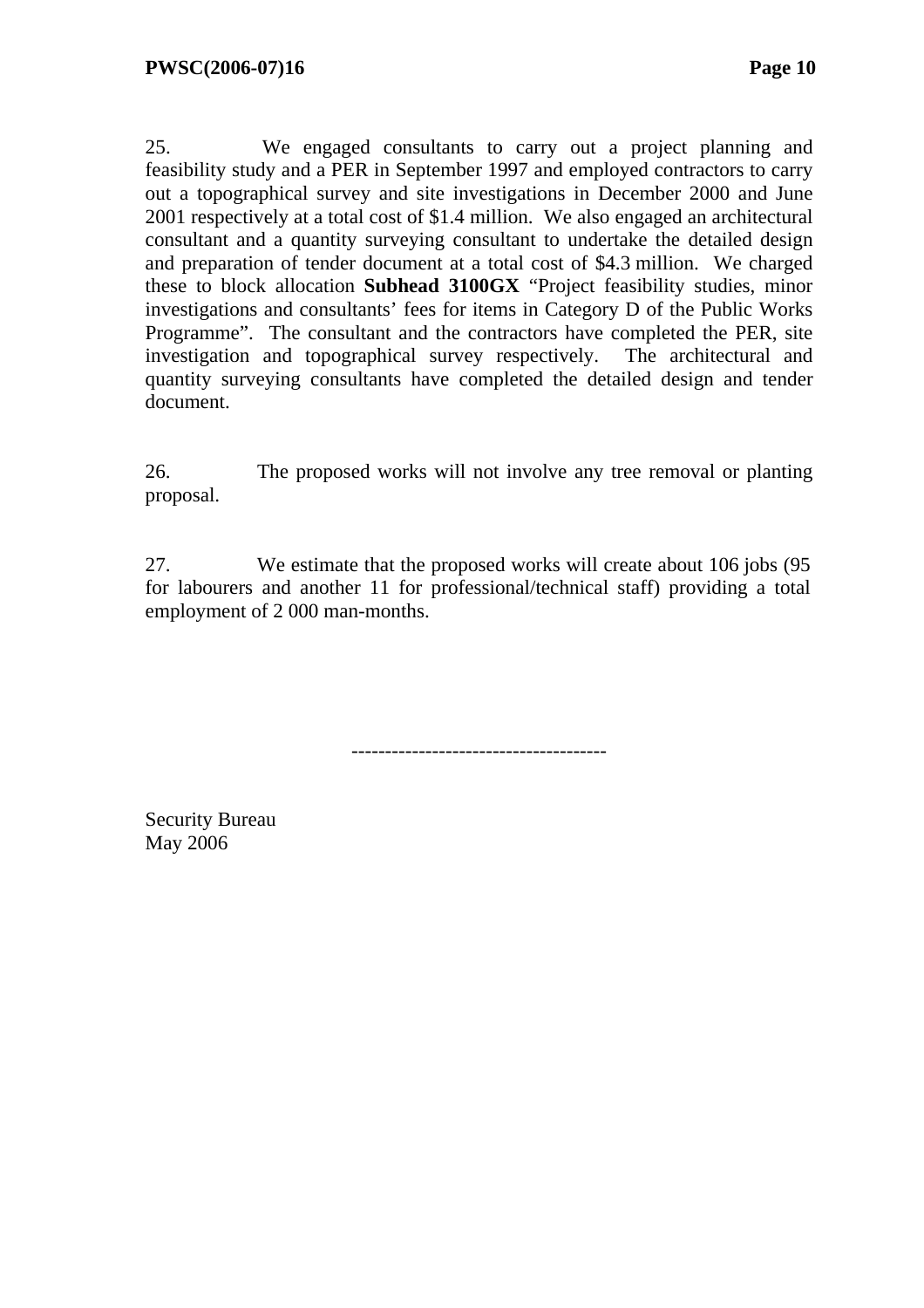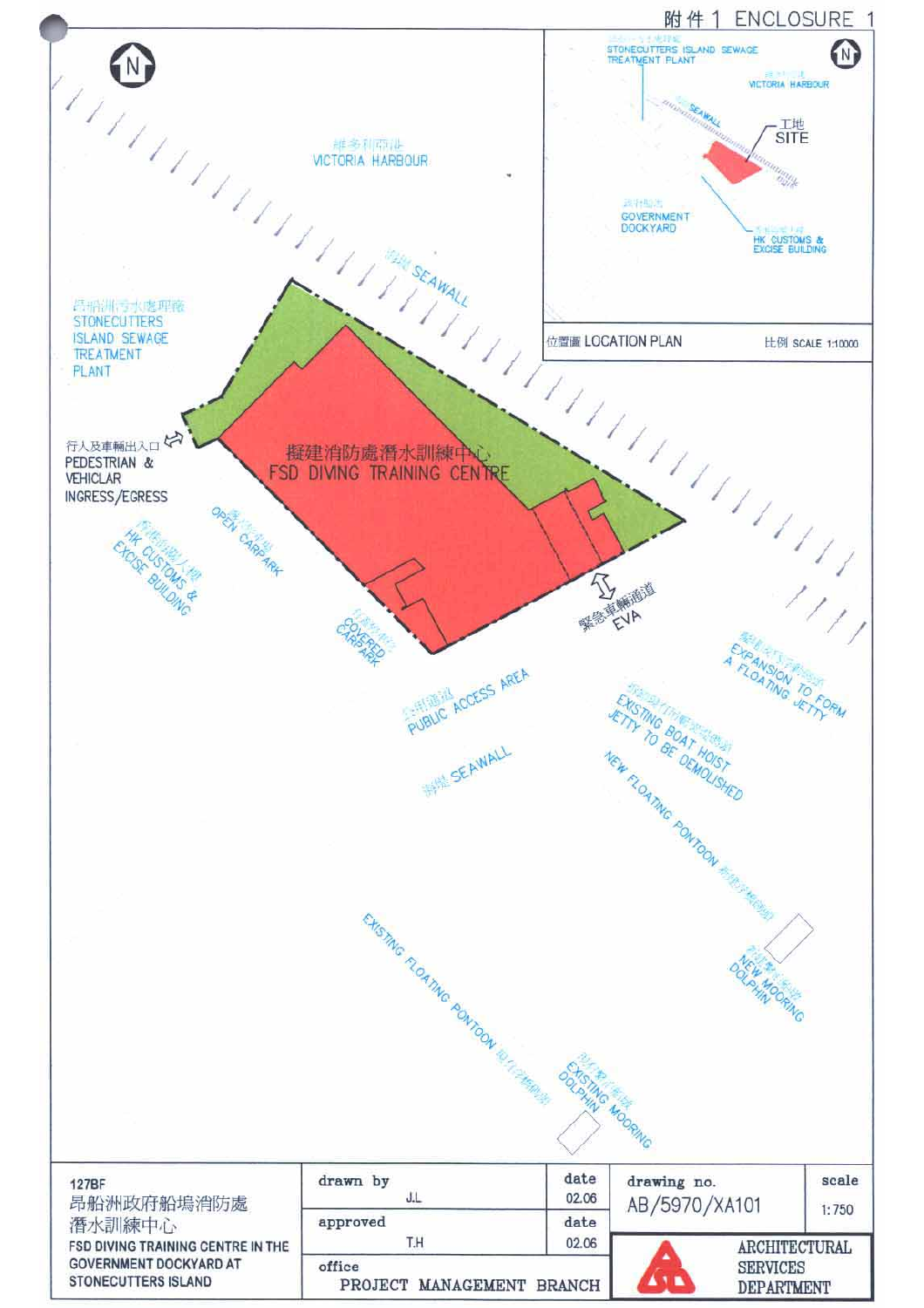

PROJECT MANAGEMENT BRANCH

**STONECUTTERS ISLAND** 

**SERVICES DEPARTMENT**